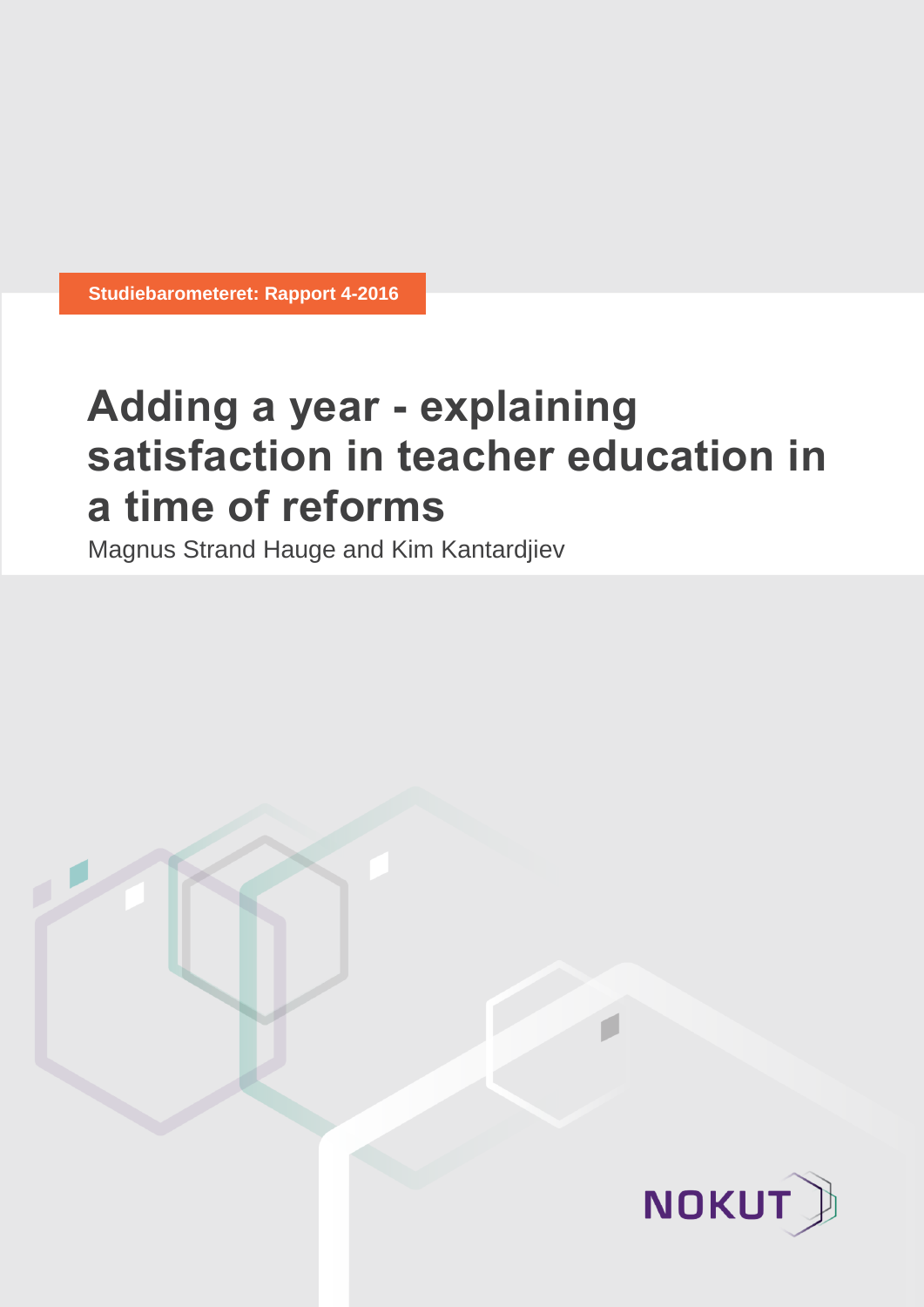



**Adding a year**

**- explaining satisfaction in teacher education in a time of reforms**

Paper presented in track 5 at the

**EAIR 38th Annual Forum in Birmingham, United Kingdom**

**31 August - 3 September 2016**

*Name of Author(s)* Magnus Strand Hauge Kim Orlin Kantardjiev

UBIH

*Contact Details* Kim Orlin Kantardjiev Norwegian Agency for Quality Assurance Drammensveien 288 N **P** Oslo



[www.nokut.no](http://www.nokut.no/)

AT L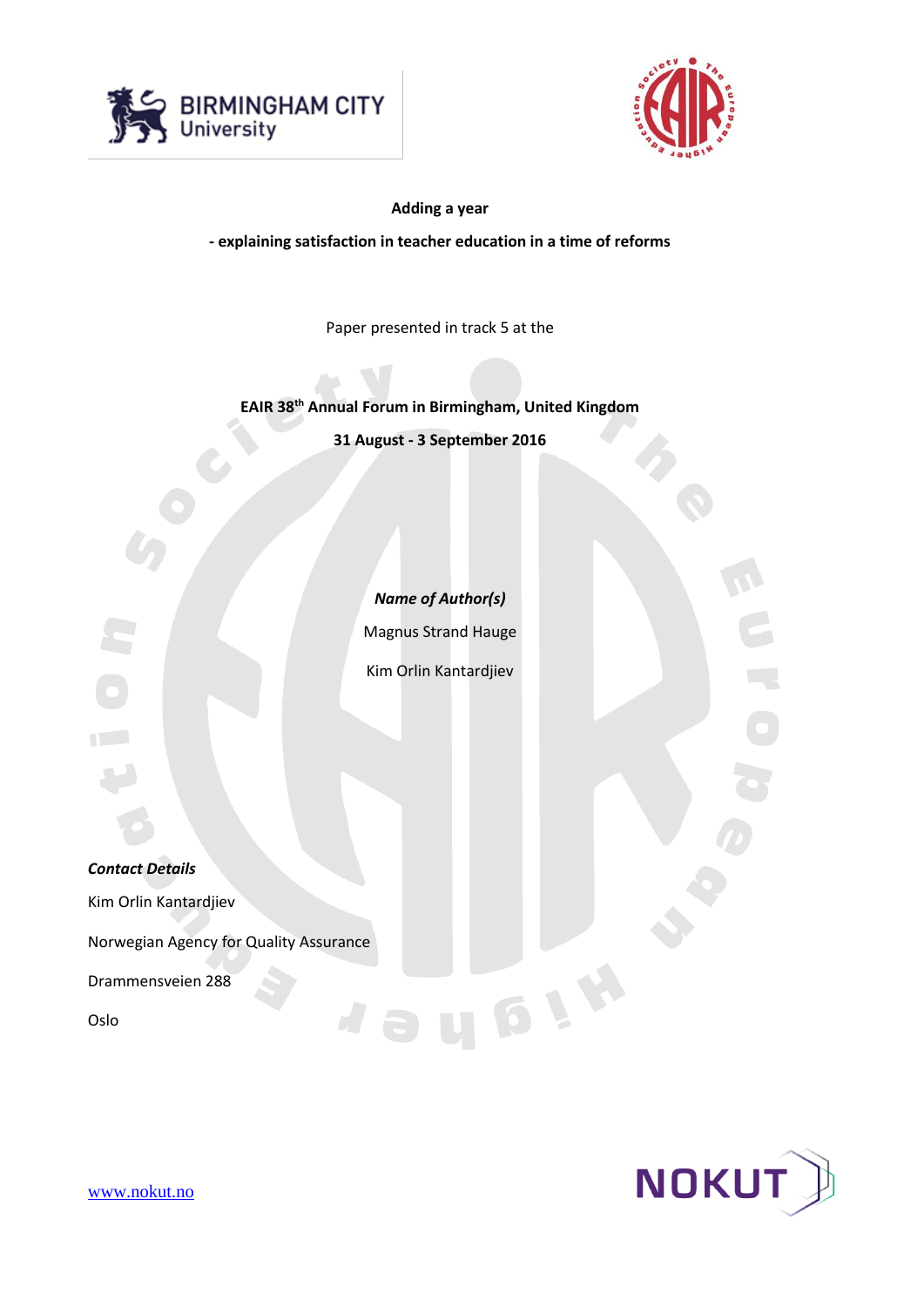# *Abstract*

Norwegian teacher education programs have gone through several reforms since the early 1990's. The latest reform entails a further expansion from 4-year programs to integrated five-year master's programs.

Our paper explores three related questions:

*1) What are the levels of satisfaction among students at different types of teacher education provisions, and what explains potential differences?*

*2) From the students' perspective, what are the advantages and disadvantages of expanding the teacher educational degree from a 4-year to a 5-year master's programme?*

*3) Could cooperation between teacher education institutions provide new opportunities and increase student satisfaction in a 5-year master degree program?*

To answer these questions we use the Norwegian National Student Survey, in-depth interviews, a follow-up questionnaire and literary reviews.

Responses from the National Student Survey showed that fifth year students on five-year programs were less satisfied than second year students. This could question the benefits of expanding the primary school teacher education from four years to a five-year master's program. In this paper, we show that this might be a hasty conclusion. Some of the difference in satisfaction could be explained by the way the questions were asked. We also found evidence that indicates that at least some students at most five- or six-year programs eventually get tired of being enrolled at the same study program for so long. In the teacher education we argue that this could be solved through cooperation between the institutions. The institutions should make it possible for students to swap institutions between the third and fourth year. However, there is still one concern. The entrance competence among the primary teacher education students is lower compared to students in other subject fields with mainly five or six year integrated educational provisions. We also found that the satisfaction from the second to the fifth year of study decreased at a higher rate among students with a low entrance competence level. For the reform to be a success, we believe that the entrance competence has to improve among the teacher education students.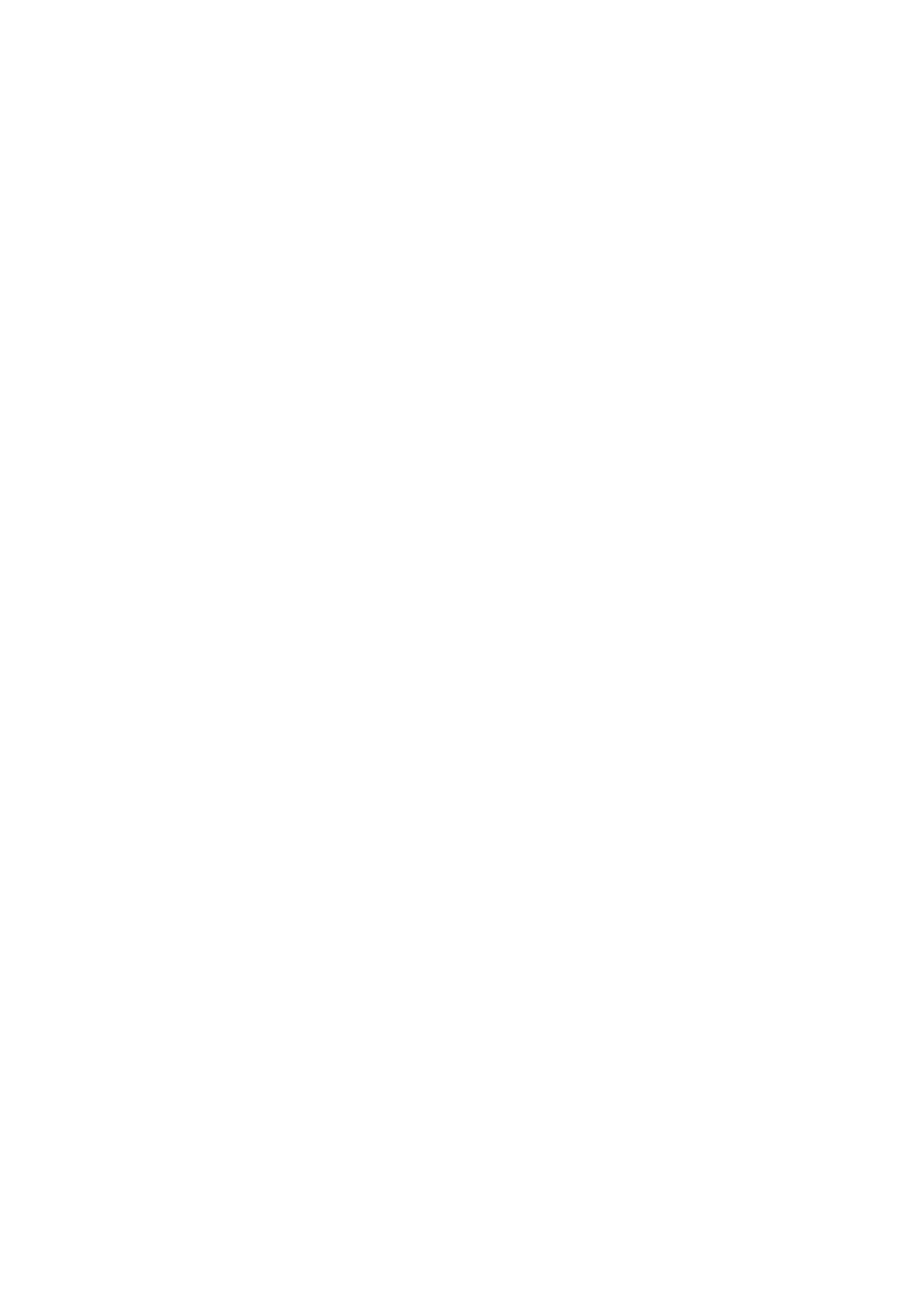#### **Introduction**

This paper is a follow-up from a review of data from the Norwegian national student survey "Studiebarometeret"<sup>1,</sup> specifically the data on teacher education. As the Norwegian government decided to implement a new reform – adding a year to the present four years of teacher education – NOKUT (the Norwegian Agency for Quality Assurance in Education) did a small-scale study of teacher education programs. The study focused on student satisfaction and revealed some interesting differences between teacher education and other subject fields, but also interesting differences between five year integrated programs and programs split between bachelor and masters programs. The preliminary study led us to three related research questions:

*1) What are the levels of satisfaction among students at different types of teacher education provisions, and what explains potential differences?*

*2) From the students' perspective, what are the advantages and disadvantages of expanding teacher education from 4 years to a 5-year master's programme?*

*3) Could cooperation between teacher education institutions provide new opportunities and increase student satisfaction in a 5-year master degree program?*

We aim to use data from the national student survey in Norway and interviews with students, to explore whether there are systematic differences between teacher education programs and if there are potential policy advice to be gathered from our inquiries.

#### **Background**

l

The teacher education in Norway has been divided between teacher education for secondary school teachers, a five-year degree program provided by the large universities, and teacher educations for primary school teachers, which was traditionally provided by many small and local teacher education schools around Norway. In 1994, the small teacher education colleges were merged with other small colleges (e.g. nursing colleges, engineering colleges) to larger regional colleges. At about the same time (1992), the length of the teacher education was expanded from three to four years, and included a shift towards more detailed governmental control through national frameworks for teacher education. This shift was solidified and expanded throughout the 90's, including a clearer structure for teacher education, which limited the possible choices for students by focusing on math, Norwegian and Christian and religious studies.<sup>2</sup>

After the implementation of the Bologna system in 2003, the five-year secondary school teacher education was converted to a master's degree provision, while the four-year primary school teacher education was converted to a bachelor's degree provision (though retaining its four-year structure). At the same time, the regional colleges were given the opportunity to apply for the right to provide education at the master and doctoral levels, which has led to accreditation of several two-year master's degree programs for teacher education graduates.

<sup>1</sup> For more information on Studiebarometeret, see[: http://www.nokut.no/en/About-Studiebarometeret/](http://www.nokut.no/en/About-Studiebarometeret/)

<sup>2</sup> Karlsen, Gustav E. (2005), «Styring av norsk lærerutdanning i et historisk perspektiv» i Norsk pedagogisk tidsskrift. Årg. 89, nr 6: 402- 416.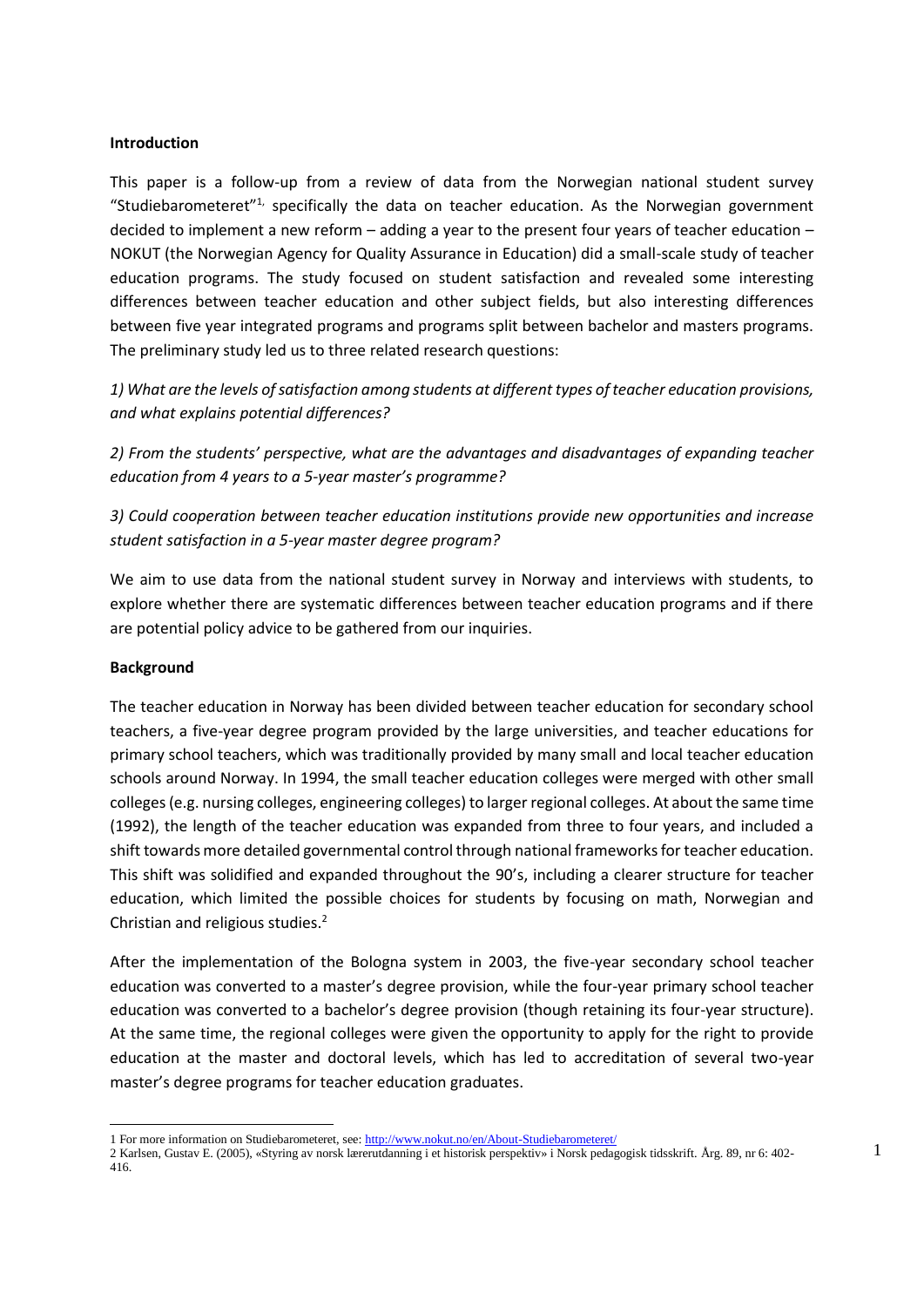As noted above, national frameworks regulate the teacher education provisions in Norway. The national framework for primary school teacher education has been revised three times (1998, 2003 and 2010) since the introduction of a four-year provision in 1992. The revision in 2010 divided the primary school teacher education in two, one for teaching grades 1-7 and one for grades 5-10 (both referred to as TEP4 below, unless otherwise specified). At the same time, the Ministry gave the University of Tromsø permission to provide five-year master's degree primary school teacher education programs (all integrated five year master programmes for primary teachers is referred to as 5YMP below). University of Tromsø produced their first graduates from these pilot programmes in 2015.

In the political platform of the government formed by the Conservative Party and the Progress Party after the election in 2013, the new government stated that they promised to increase the primary school teacher education with one year and convert it to a five-year master's degree (Government of Norway 2013, p. 53-54). In a press release on 3 June 2014, the Ministry of Education and Research informed that the government would introduce the new teacher education from the autumn of 2017. In its consultation letter on the implementation of the five-year teacher education, the Norwegian government highlighted the importance of an increase in "læringstrykk" (loosely translated into "the expected student work load") in addition to the central premise that the study programmes would be integrated in a five year programme, not split up into bachelors and masters programmes.

One of the main arguments for the change is to increase the education's prestige and thus attract students with higher abilities and ambitions. In addition, a master's degree will give the students a better understanding of research-based methods and knowledge, and thus be better equipped to improve their own teaching methods (Norwegian Ministry of Education and Research 2014).

# **Primary school teacher education in Norway**

Today, the primary school teacher education (TEP4) in Norway is a four-year professional degree. In addition to the regular quality assurance regulations, this provision is also regulated by a framework plan passed by the Ministry of Education. There are different ways of obtaining a master's degree in primary teacher education. Students could finish the four-year provision and take a standalone twoyear master's degree (2YMP) program on top of this. These study programs are often specialisation programs, and let the students choose their specialisation topic such as didactics within a school subject, digital literacy in the classroom, diversity in the classroom or special needs education. Some of these programs are designed in a way that let students skip the last year of the professional degree by including the content of the fourth year, specified in the framework plan, within the two-year master program. Lastly, some institutions have already introduced a five-year integrated master's degree (5YMP). The first was established at University of Tromsø in 2010. Both University of Agder and Nord University have since established their own 5YMP. The different paths to a master's degree are schematically presented in figure 1.

# **About this paper - methods and research questions**

In this paper, we will analyse potential outcomes from a four-year to a five-year primary teacher education, with a main focus on the students' perspective. In the Norwegian National Student Survey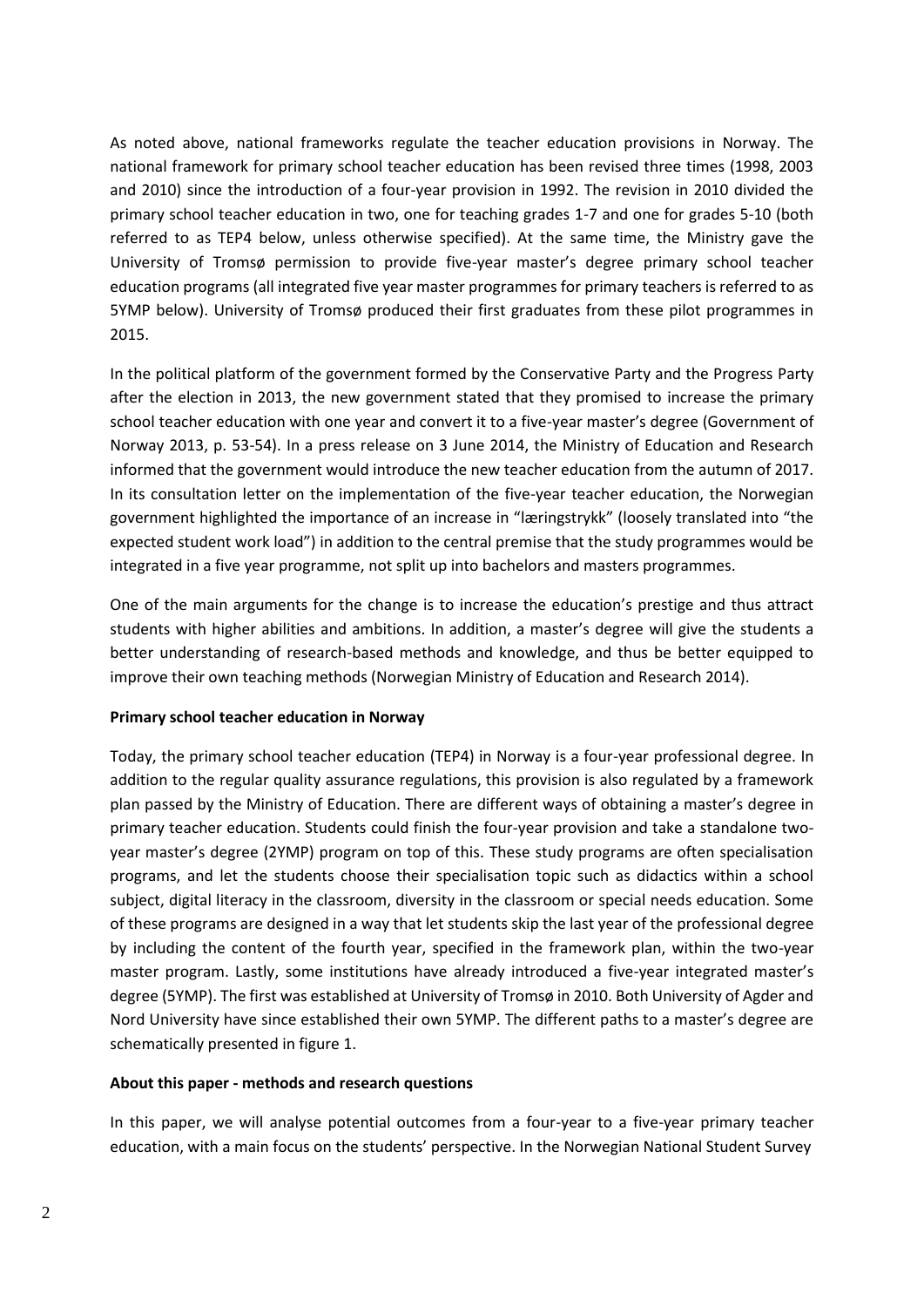

*Figure 1: Teacher education in Norway*

("Studiebarometeret") we collect answers from second-year students attending both the TEP4 and 2YMP, designed for students who has finished a bachelor's degree in teacher education. In addition, answers are also collected from both second and fifth-year students attending the 5YMP programs at University of Tromsø and University of Agder. In this paper, we will compare the two tracks towards a master's degree in primary school teacher education and look at differences in student satisfaction between them. In addition, we have conducted focus group interviews with teacher education students at the integrated programs at University of Tromsø, and sent out a follow-up questionnaire to students at the two-year master's degree programs for teacher education students<sup>3</sup>.

#### **Methodology**

Our primary research questions where three-fold:

*1) What are the levels of satisfaction among students at different types of teacher education provisions, and what explains potential differences?*

*2) From the students' perspective, what are the advantages and disadvantages of expanding teacher education from 4 years to a 5-year master's programme?*

*3) Could cooperation between teacher education institutions provide new opportunities and increase student satisfaction in a 5-year master degree program?*

Initially, we used the data from the Norwegian National Student Survey to map differences between teacher education and other subject fields, and between the different types of teacher education (and their respective differences from selected subject fields). The population included in the survey is approximately 61,000 with a response rate of 47 % (24,666 respondents). Of the respondents, 1,541 were students at the various primary teacher education programmes (response rate about 67 %).<sup>4</sup>

From our initial findings in the original survey we found some results (elaborated below) that merited further investigation. Our primary source for this investigation was in depth interviews with students

<sup>3</sup> This survey was sent to students who said yes to participate in additional survey questionnaires in the National Student Survey

<sup>4</sup> These numbers all refer to the 2015 survey.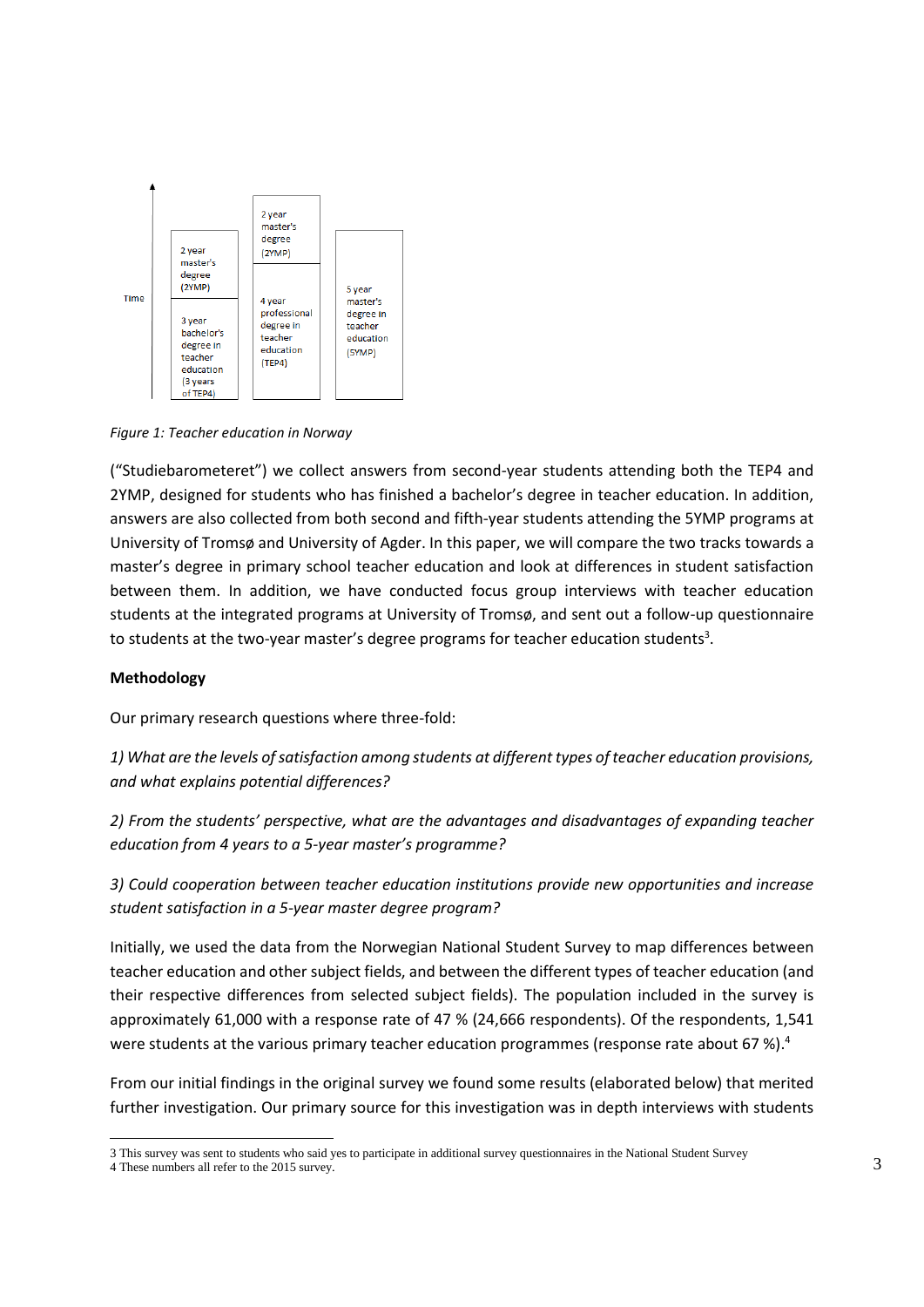already participating in five year teacher programs. This limited the available subjects for interviews, but was deemed to be the most appropriate subjects, as our initial inquiry was to investigate the effects of the introduction of a five-year program.

The interviews were semi-structured with an interview guide developed to test the hypotheses explained below (see: "What could explain the different trends in satisfaction"). We interviewed two sets of students at the University of Tromsø (the only HEI where students that had completed a full five-year course); 5 students in their fifth year and 6 students in their second year.

In addition, we use literary reviews and did a short follow up questionnaire to teacher education students attending the 2YMP (60 respondents, 48 % response rate).

# **Satisfaction: Are teacher education students satisfied with their studies?**

The simple answer is yes, most of them are. However, this is true for all subject fields. Figure 2 shows the average score, on a likert scale from 1 to 5 in overall satisfaction<sup>5</sup> in the fall of 2015 in all subject fields. All fields score 3.8 or higher, and the difference between the fields are therefore small. This is not surprising considering the fact that students are answering questions about their study program. There is a larger variation between programs within the subject fields than between the subject fields. Naturally, the average at the subject levels will tend to regress towards the overall mean when more and more study programs are grouped together. Although small, the results show some differences between the subject fields.





The teacher education programs are highlighted with red (TEP4), yellow (5YMP secondary) and green (5YMP) bars. The average satisfaction among students at 2YMP students is highlighted in purple. On average, teacher education students are less satisfied than students in other fields. The results also show that among all the primary school teacher education students (both master and bachelor), the

l 5 «I am, all things considered, satisfied with the program I am currently attending». The figure shows scores for all subject fields and includes both undergraduate and graduate students. The overall findings concerning the teacher education provisions are the same also when we look at these to level separately.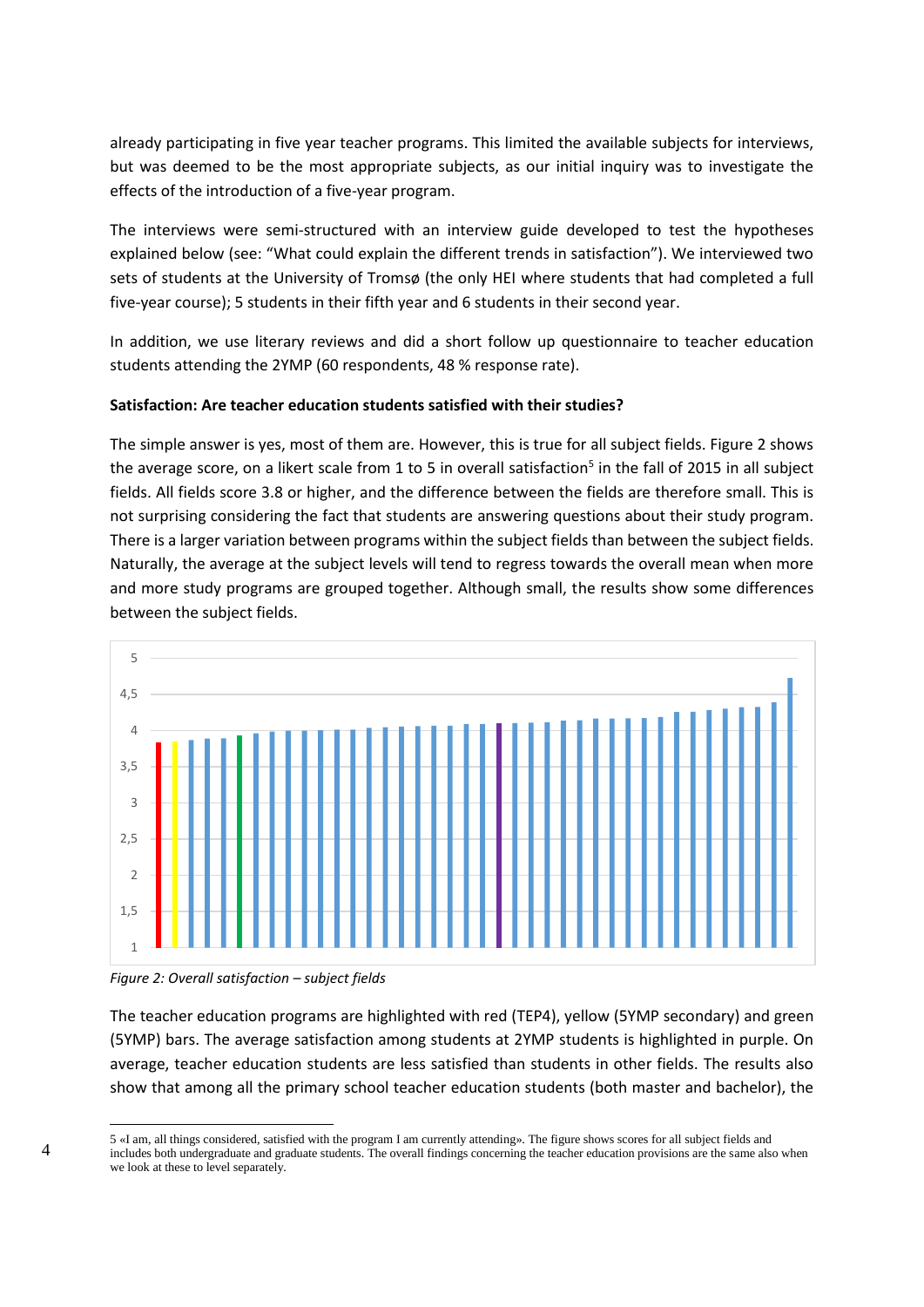five-year students are slightly more satisfied than the four-year students. Due to the low number of five-year programs and a low total number of students on these programs, we only have 139 five-year students answering the survey (71 % response rate), compared to 1402 answers from four-year students. The small difference in satisfaction between these two students groups is therefore not statistically significant. The 2014 results are consistent with the results from 2015.

The 2YMP students, on the other hand, score higher than the other teacher education provisions and also higher than the overall average satisfaction score among all students. The differences between 2YMP and the other teacher education provisions are statistically significant.

# **Differences between second- and fifth-year students in integrated master's degree programs**

As shown in figure 1, the fifth year students at the 5YMP are approximately at the same point in their study progression as the second-year students attending the 2YMP. When we consider the abovementioned difference in overall satisfaction between the students at the second year of the TEP4 and the second year master's degree students, it leads us to believe that fifth-year students in the 5YMP are more likely to be satisfied with their study program than the second-year students.

When we look at the data (see table 1) however, we find the opposite. Students in their fifth year are noticeably less satisfied than their second-year counterparts. This is true both in the 2014 and 2015 surveys. Table 1 also shows the results for the 5YMP (secondary), and although the difference is smaller, we also find a drop in satisfaction from the second to fifth year in these provisions. We wondered if this was a common trend in integrated study programs of five or six years. In figure 3a (2015) and 3b (2014) the changes in satisfaction scores between second and fifth-year students are displayed for the integrated five to six year study programs<sup>6</sup> that exist in Norway. The results indicate a consistent downward trend in satisfaction from the second to the fifth year. The only rise in satisfaction is among architecture students in 2015. The primary school teacher education has the most negative trend in both years.

| Type of teacher education provision | 2014      | 2015      |
|-------------------------------------|-----------|-----------|
| TEP4                                | 3,7(1063) | 3,8(1382) |
| 2YMP                                | 4,1 (199) | 4,2(225)  |
| 5YMP 2nd year                       | 3,9(46)   | 4,3(80)   |
| 5YMP 5th year                       | 3,4(37)   | 3,4(48)   |
| 5YMP (secondary) 2nd year           | 3,8(234)  | 4,0(279)  |
| 5YMP (secondary) 5th year           | 3,7(149)  | 3,7(181)  |

*Table 1: Overall satisfaction in teacher education programmes, comparing 2nd and 5th year students.*

l 6 In addition, there are five or six years study programs in veterinary medicine, theology, social economics and economics as well, but there are too few respondents in these study programs for them to be shown here. In economics and social economics, most students attend threeyear bachelor and two-year master programs.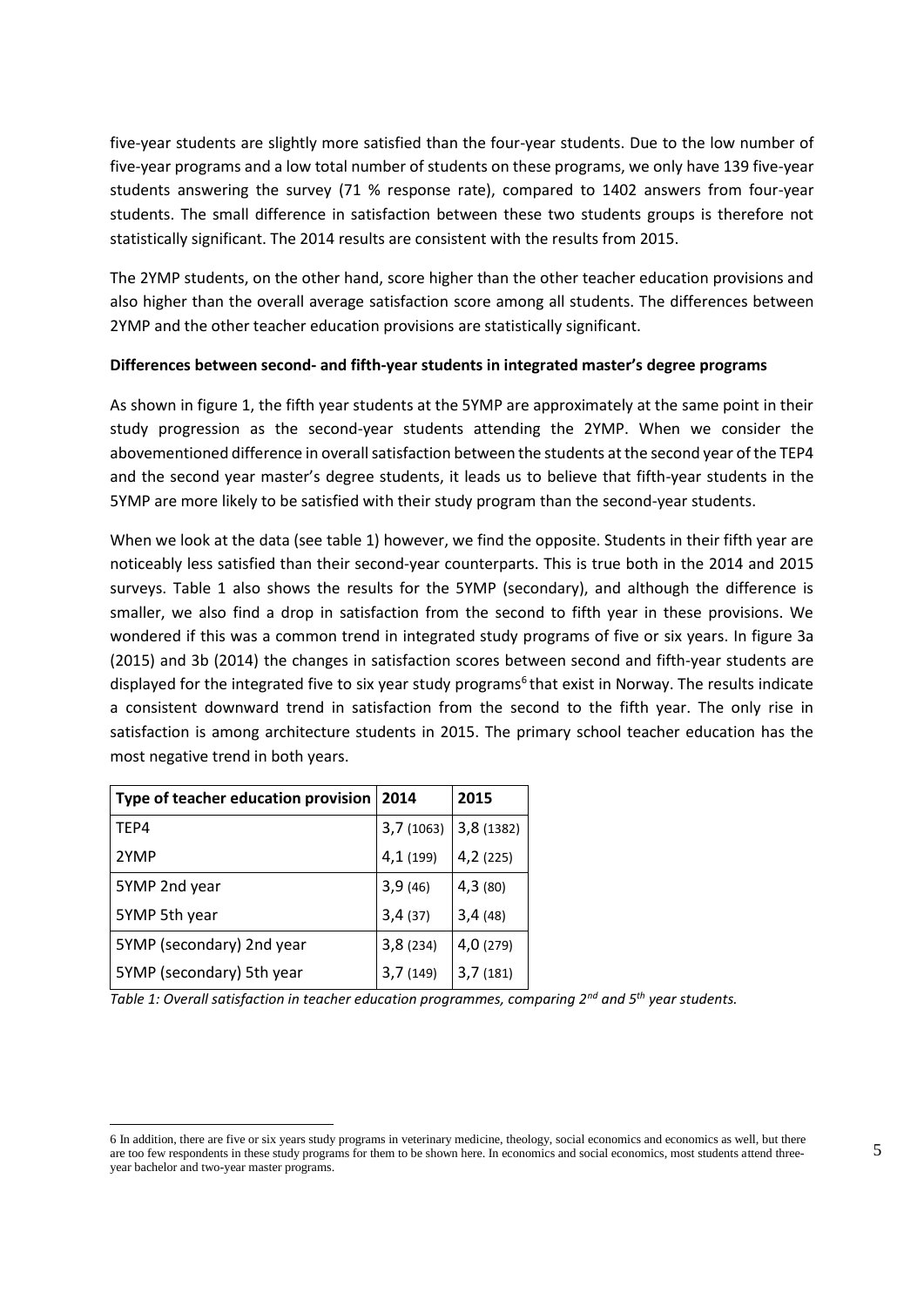

*Figure 3a: Satisfaction of 2nd year and 5th year students in integrated programs (five or six years) 2015*



*Figure 3b: Satisfaction of 2nd year and 5th year students in integrated programs (five or six years) 2014*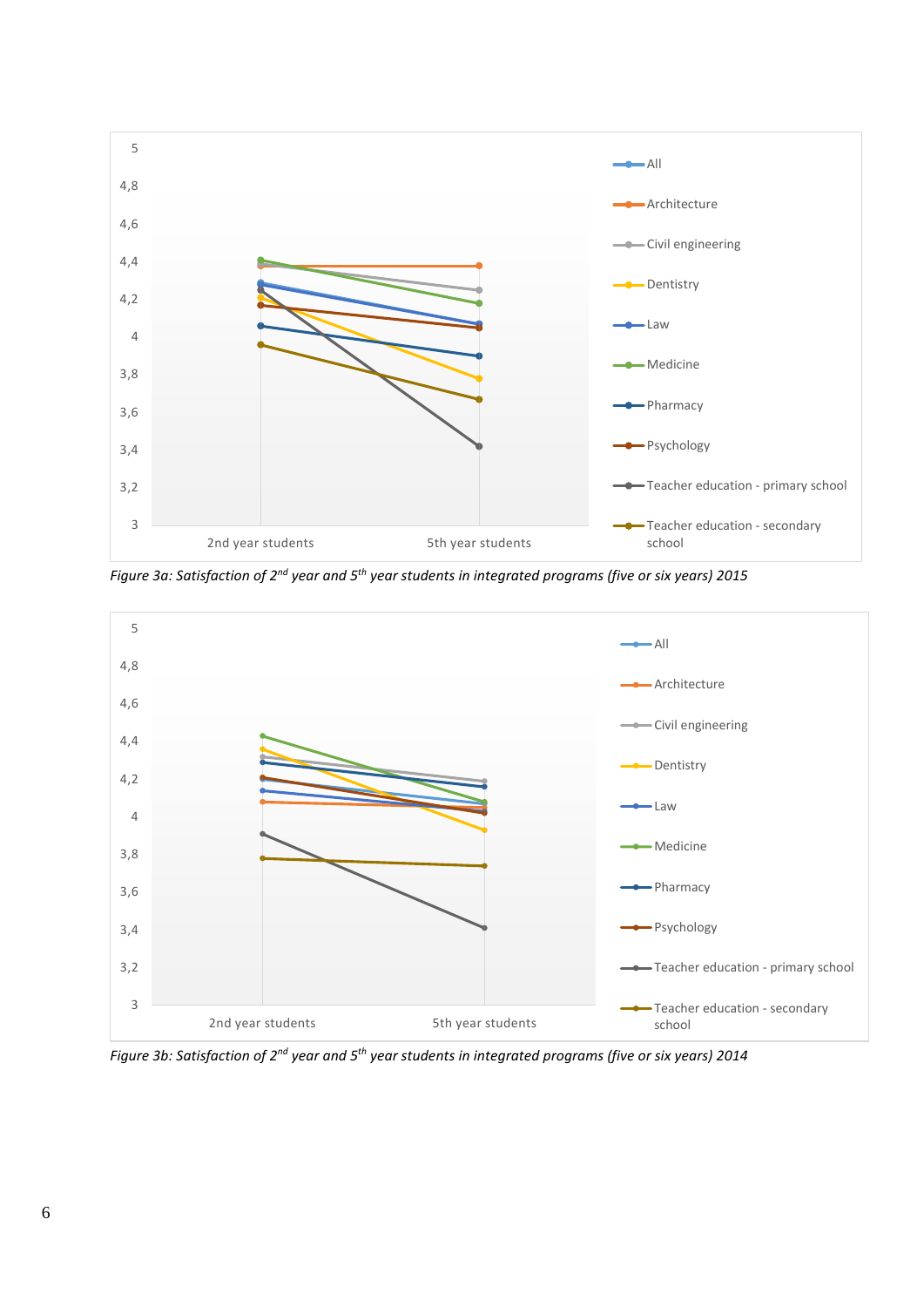

*Figure 4a: Satisfaction of 2nd year (bachelor) and 2nd year (master) students in split programs 2015*



*Figure 4b: Satisfaction of 2nd year (bachelor) and 2nd year (master) students in split programs (five or six years) 2014*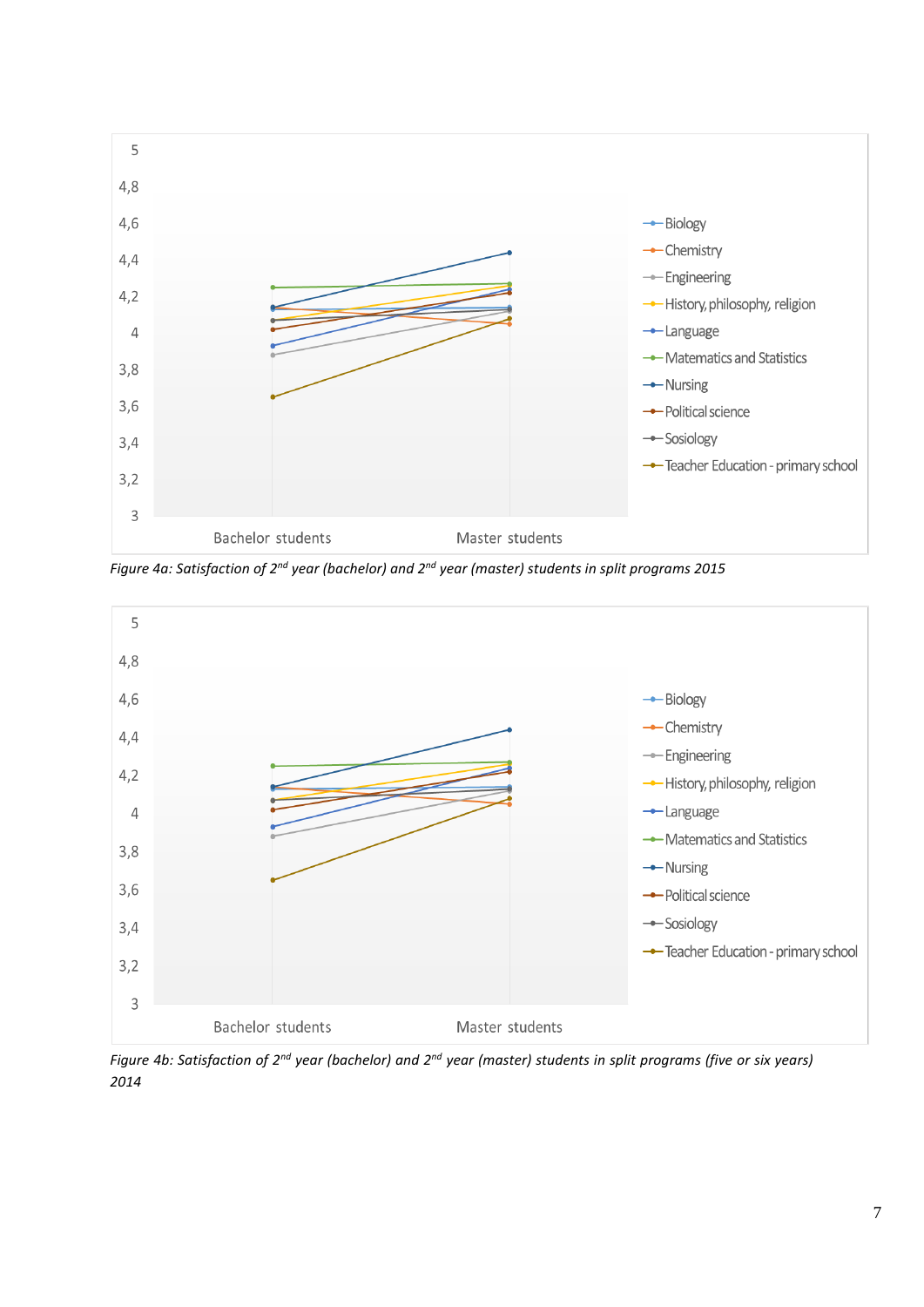Although the different trends in student satisfaction between the integrated and split versions of primary school teacher education are noteworthy, there is, however, still a question of whether the positive trend in the split version is specific for teacher education. In figure 4a (2015) and 4b (2014) we plot the changes in satisfaction scores between bachelor (second year) and master students (second year master equals fifth year total) among selected subject fields. Although the trends vary between subject fields, especially in 2015, there seems to be a more positive trend for the split version compared to the trend in the integrated study programmes. Again though, the primary school teacher education seems to be the extreme, this time with the largest increase in satisfaction. To be able to answer our three research questions, we also need to look for answers to two new questions. Why do we see the difference in trends between the integrated and split tracks, and why are the trends stronger in primary school teacher education?

# **What could explain the different trends in satisfaction**

As shown above, there seems to be a clear difference between integrated and split tracks to a master's degree, especially within primary school teacher education provision.

Our possible explanations are threefold:

- 1) One type of explanations has to do with the survey methodology. Fifth year students were asked to evaluate all four years of their program while second year students at two-year master programs were only evaluating their last year of study. This distinction could potentially disrupt our interpretations in the prior section.
- 2) Explanations based on the study track, that is, whether differences in satisfaction is due to differences between a split track and a five-year integrated programme. This would constitute a mix between a methodological and a more "qualitative" and subject specific explanation.
- 3) A third explanation is differences in student satisfaction between subject fields. We believe that there is something inherent in the teacher education that helps explain the difference, especially considering the fact that 5YMP has the strongest tendency of change between 2<sup>nd</sup> and 5<sup>th</sup> year students. Explanations of this sort would include differences in the student population in teacher education (age, gender, grade averages from secondary school) and differences with regards to their professional ethos.

We attempted to explore these three explanations through literary reviews, interviews with students in the five-year teacher education programmes and a follow-up questionnaire to teacher education students at 2YMP.

# Methodological

When the students receive the national student survey, they are asked questions regarding the study program they are currently attending. The second-year students in integrated study programs and bachelor's degree programs have had the same amount of time, a little more than a year, to obtain experiences of the study program. The second-year students on two-year master's degrees and the fifth-year students at integrated study programs, have the same amount of experience, but while the two-year master's degree students have obtained experiences from two study programs, the integrated master's degree students have all their experience from one. Although not specifically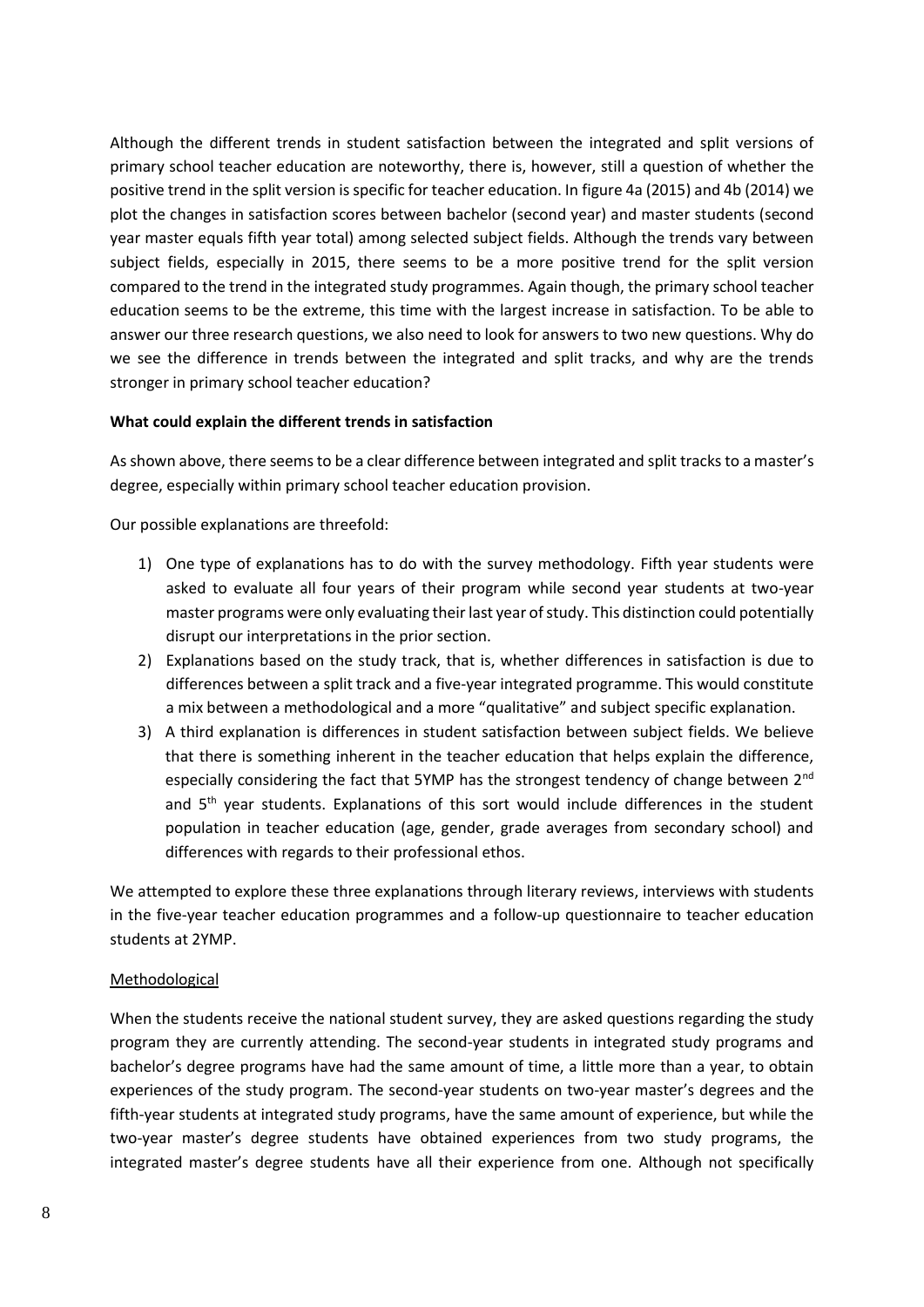stressed in the questionnaire, the questions the students are answering are directed at the whole study program. A fifth-year master's student is therefore supposed to evaluate all four years of study, while a second-year master's student will only consider the last year when filling out the questionnaire. While there is reason to believe that students emphasize their latest experiences, it is likely that experiences in earlier years might influence the answers in the survey, especially if they are negative. While a two-year master's degree student is likely to put this aside since he or she is attending a new study program, the response from a student on a five-year integrated master's degree study program might be influenced by an earlier negative experience.

It is not necessarily surprising to see a shift in satisfaction over time. Säljö<sup>7</sup> finds in a study that how people learn seems to change over time as they become more experienced learners. Drawing upon this study, Van Rossum, Deijkers and Hamer<sup>8</sup> find similar differences in students' concept of learning, which is also reflected in their answers of what they consider "good teaching". An experienced student wants a teacher who gives the student independence, engages in a teacher-student dialogue and help the student develop a critical and argumentative attitude. A less experienced student wants a teacher that can easily explain texts or concepts so the student can more easily reproduce the content on an exam, similar to what the student is familiar with from secondary school (ibid. p. 636-640). Thus, it is possible that when a more experienced fifth-year student is about to answer the survey, he or she might think differently and be more critical of the quality of teaching during the first years of the study program and take this into consideration when answering the questions.

# Study track specific

The next type of explanations lies somewhere in-between that of methodological and subject type specific explanations. The two-year master's degree students actively chose to commence with the study program they are attending just over a year before they answered the survey. This could result in a selection bias where the more satisfied students choose to continue to the master level. Dissatisfied students attending integrated study programs have to actively drop out to avoid being selected as a respondent in the survey. A deselection by actively dropping out seems more radical than not choosing to apply for another study program.

Another possible explanation of this type is that some students, who study for a long time in the same study program, eventually could get tired of it. These students will contemplate dropping out, but a few might finish their studies, especially if they have reached the last year of a five-year study program. In our interviews with students at the 5YMP at University of Tromsø, both the second-year and fifthyear students had experienced that some students clearly lacked motivation, but continued with their studies anyhow. We asked the same students if they thought that less satisfied and motivated students might get more motivated and satisfied if they were able to switch to a 5YMP at another institution. Both student groups agreed that this was a good idea, and not necessarily only as an option for demotivated students. Some of the students had experience working as substitute teachers in other parts of Norway before starting their teacher education studies. During their practice hours at schools in Tromsø, they noticed that the teaching culture in the schools in the area was different from schools

l 7 Säljö, Roger (1979): «Learning about Learning», *Higher Education* Vol. 8, No. 4.

<sup>8</sup> Van Rossum, Erik Jan, Rien Deijkers and Rebecca Hamer (1985): «Students' Learning Conceptions and their Interpretation of Significant Educational Concepts», *Higher Education* Vol 14.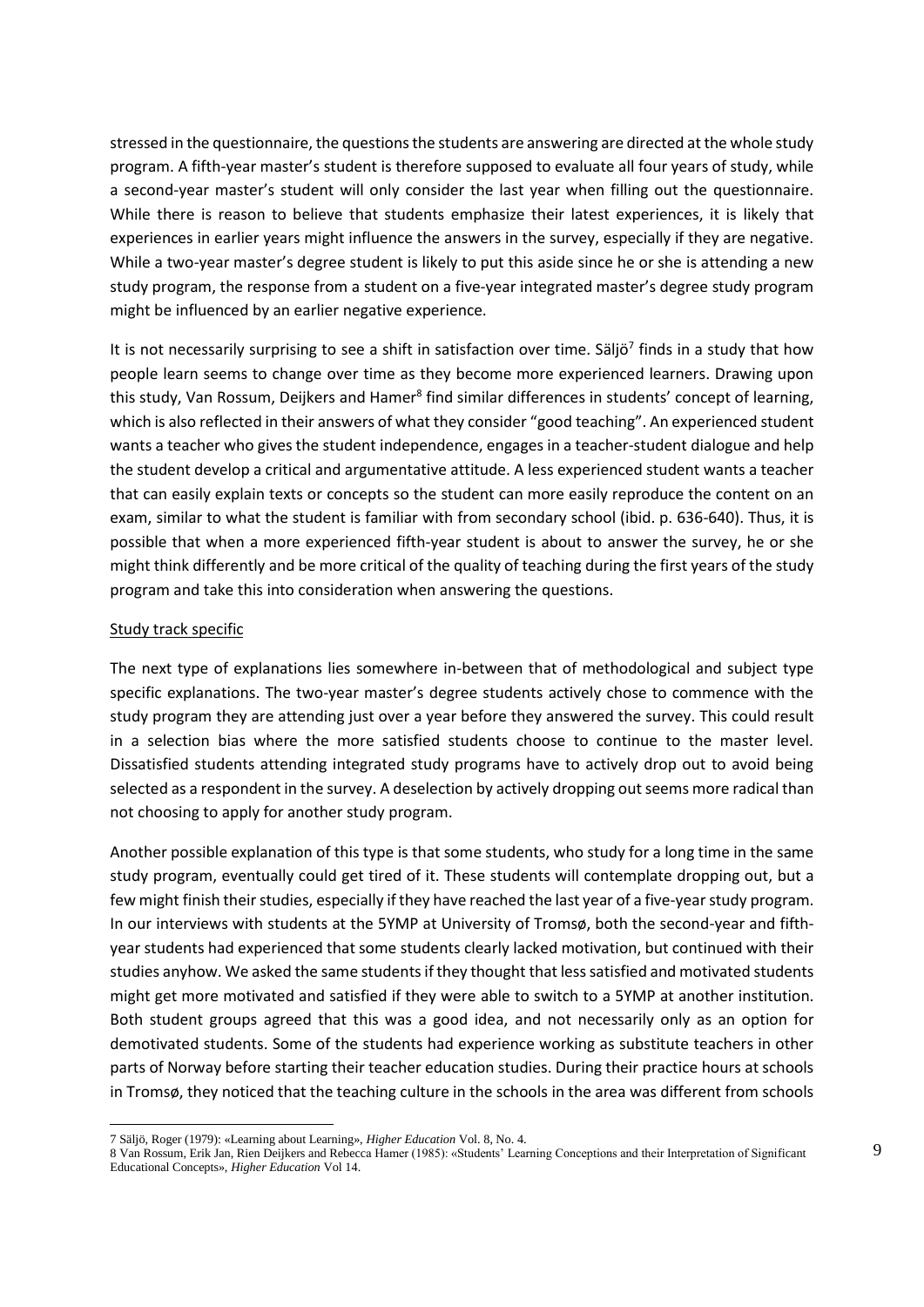in other regions they had worked in. In this case, not only would a change in the learning environment be for the better for demotivated students. Many students would also benefit from having practice in different parts of the country. In our follow-up survey to students attending 2YMP, 52 out of 58 respondents either agreed or partly agreed with the following statement: "It should be possible to switch campus or institution at some point during the five-year teacher education provision". In the proposed framework plan for the new primary school teacher education provision, there is a split between the third and fourth year. The third year ends with the students writing a "bachelor's degree thesis". The idea is to open up for students to change institutions after the third year. This design was mainly proposed because not all institutions will be able to offer specialisation in all school subjects. However, there seems to be a need for the institutions to facilitate opportunities to swap institutions also for students wanting to pursue a specialisation in a school subject the institution offers.

# Subject field specific

As seen in figure 3a/b and 4a/b the primary school teacher education seems to be the most extreme case. It has the largest drop in satisfaction among the integrated provisions, and the largest increase in satisfaction among the subject fields where provisions are split between bachelor's and master's degrees. In the first part of this section we look at explanations for the large increase in the split track.

As mentioned above, one plausible reason for the different trends in satisfaction between the split and integrated type of provision is the selection bias that occurs to a larger degree in the split track. This selection bias is larger in subject fields that prepare students for a specific profession after their undergraduate studies. In these fields, the percentage of students choosing to commence graduate studies is lower than in other fields and thus lead to a higher rise in satisfaction within teacher education. However, if we look at nursing and engineering, two other subject fields where students are prepared for their profession during undergraduate studies, the rise in satisfaction is smaller.

|                                    | 2015       |          | 2014       |          |
|------------------------------------|------------|----------|------------|----------|
|                                    | Age (mean) | Age (sd) | Age (mean) | Age (sd) |
| Biology                            | 26.9       | 4.4      | 26.8       | 4.5      |
| Chemistry                          | 26.1       | 3.4      | 26.0       | 3.2      |
| Engineering                        | 27.1       | 3.9      | 27.5       | 4.5      |
| History, Philosophy, Religion      | 30.3       | 8.5      | 29.9       | 8.6      |
| Language                           | 30.5       | 10.2     | 31.4       | 10.9     |
| <b>Mathematics and Statistics</b>  | 26.2       | 4.3      | 25.2       | 2.9      |
| <b>Nursing</b>                     | 37.3       | 8.0      | 37.1       | 9.4      |
| <b>Political Science</b>           | 28.4       | 7.0      | 28.1       | 6.9      |
| Sociology                          | 25.7       | 2.6      | 26.3       | 2.5      |
| Teacher Education - Primary School | 32.5       | 9.7      | 32.4       | 9.5      |

*Table 2: mean age and standard deviation from mean, selected subject fields (2014 and 2015)*

A second possible subject specific explanation is age. The two-year master's degrees in teacher education and nursing recruit a high number of older students. In our follow-up questionnaire to the 2YMP students, 14 out of 61 students (approx. 23 %) reported that they had teacher education and had worked full-time as a teacher before they commenced with their master's degree. Table 2 shows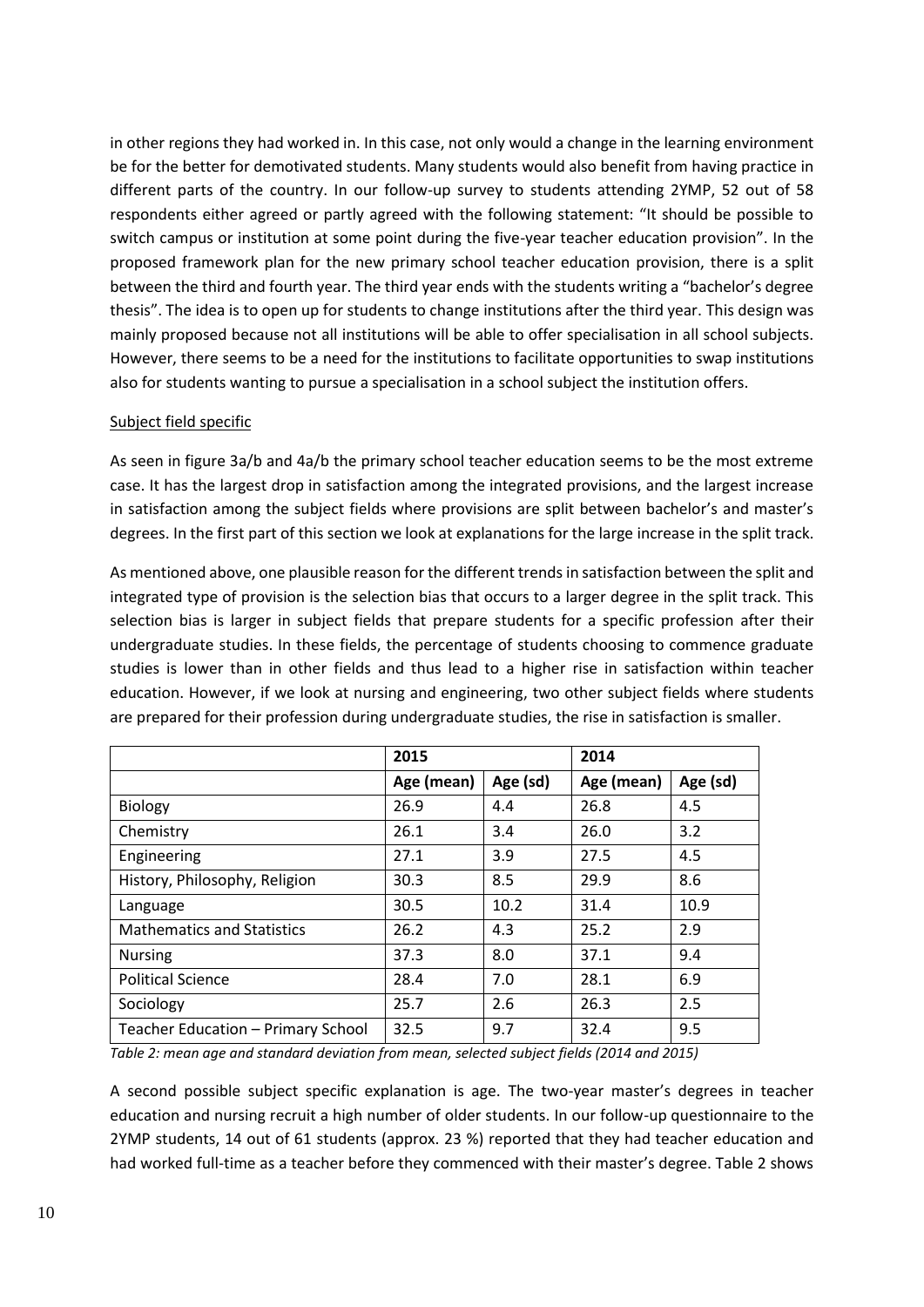the mean age and the standard deviation to the mean of the respondents attending a two-year master's degree in one of the subject fields listed in figure 4a/b. The average age is the highest among the nursing students, followed by the teacher education students. The standard deviations are also high for these two groups, which indicates a high dispersion in age. From earlier analyses done on the material, we know that students above 35 years of age generally are more satisfied with their studies than younger students. The difference is not large, but it varies between subject fields. The age effect seems to be larger among the primary and preschool teacher education students above 35 years. Among nursing students the age groups under 22 and over 35 have the same level of satisfaction, while the students in-between are a little less satisfied. Among civil engineering students, the effect has a negative linear association. Here the youngest students have the highest satisfaction level, while the oldest have the lowest<sup>9</sup>. The age effect might therefore explain some of relatively large rise in satisfaction among teacher education students compared to other subject fields.

In figure 2, we saw that teacher education provisions have the least satisfied bachelor students. The low starting point might also partly explain why the rise in satisfaction level is higher here than in other subject fields. By starting out low, the possibility for a high increase in satisfaction level is higher. On the other hand, one can question why the satisfaction level among the TEP4 students is lower than in all other subject fields. The differences in satisfaction between the subject fields are not large, so one should not put too much emphasis on this. However, some have theorized about the lower satisfaction level among the primary school teacher education students. Over years, the teacher education has been highly politicized. The moderate scores in especially mathematics and natural sciences by Norwegians pupils in the PISA study have also fuelled the debate and brought it on to the national media stage.<sup>10</sup> Constant changes in the provision and the mostly negative focus from the media might influence the students' satisfaction.

When it comes to the integrated track, differences in entrance competence levels between integrated educational provisions could partly explain why the 5YMP is an extreme case. Most of the integrated provisions are generally regarded as prestigious. Admittance is mainly tied to grades received in secondary school, and getting enrolled at one of these programs usually requires high grades. Table 3 shows the average secondary school grades among the enrolled students at different integrated provisions. The secondary schools in Norway use a grade system that ranges from 1 to 6 where 1 is fail and 6 is the best grade. What differentiates the 5YMP from the other integrated provisions is the low average entrance competence. Critics have argued that because of this, one should not increase the provision from a four-year to a five-year degree that includes a master thesis. If we consider secondary school grades a fairly reliable indicator of a capacity for higher education, and not feeling up to the task an important factor in dissatisfaction, we would expect to see a lower satisfaction score among those students with the lowest grades from secondary education, and higher satisfaction scores among those with higher grades from secondary education.

9 p. 7-8 in Hamberg, Stephan – «Studiebarometeret 2014 – analyse av validitet og reliabilitet» -

[http://www.nokut.no/Documents/Studiebarometeret/2015/Hamberg\\_Stephan\\_Studiebarometeret\\_2014\\_analyse\\_av\\_validitet\\_og\\_reliabilitet\\_](http://www.nokut.no/Documents/Studiebarometeret/2015/Hamberg_Stephan_Studiebarometeret_2014_analyse_av_validitet_og_reliabilitet_Rapport_2-2015.pdf) [Rapport\\_2-2015.pdf](http://www.nokut.no/Documents/Studiebarometeret/2015/Hamberg_Stephan_Studiebarometeret_2014_analyse_av_validitet_og_reliabilitet_Rapport_2-2015.pdf)

<sup>10</sup> A large volume of literature exists on this topic, but for a telling example the education minister at the time of the first PISA test, Cristin Clemet, explicitly sites PISA as the the political leverage she needed to introduce new reforms ("Problemformuleringsprivilegiet", Morgenbladet 14. July, 2006)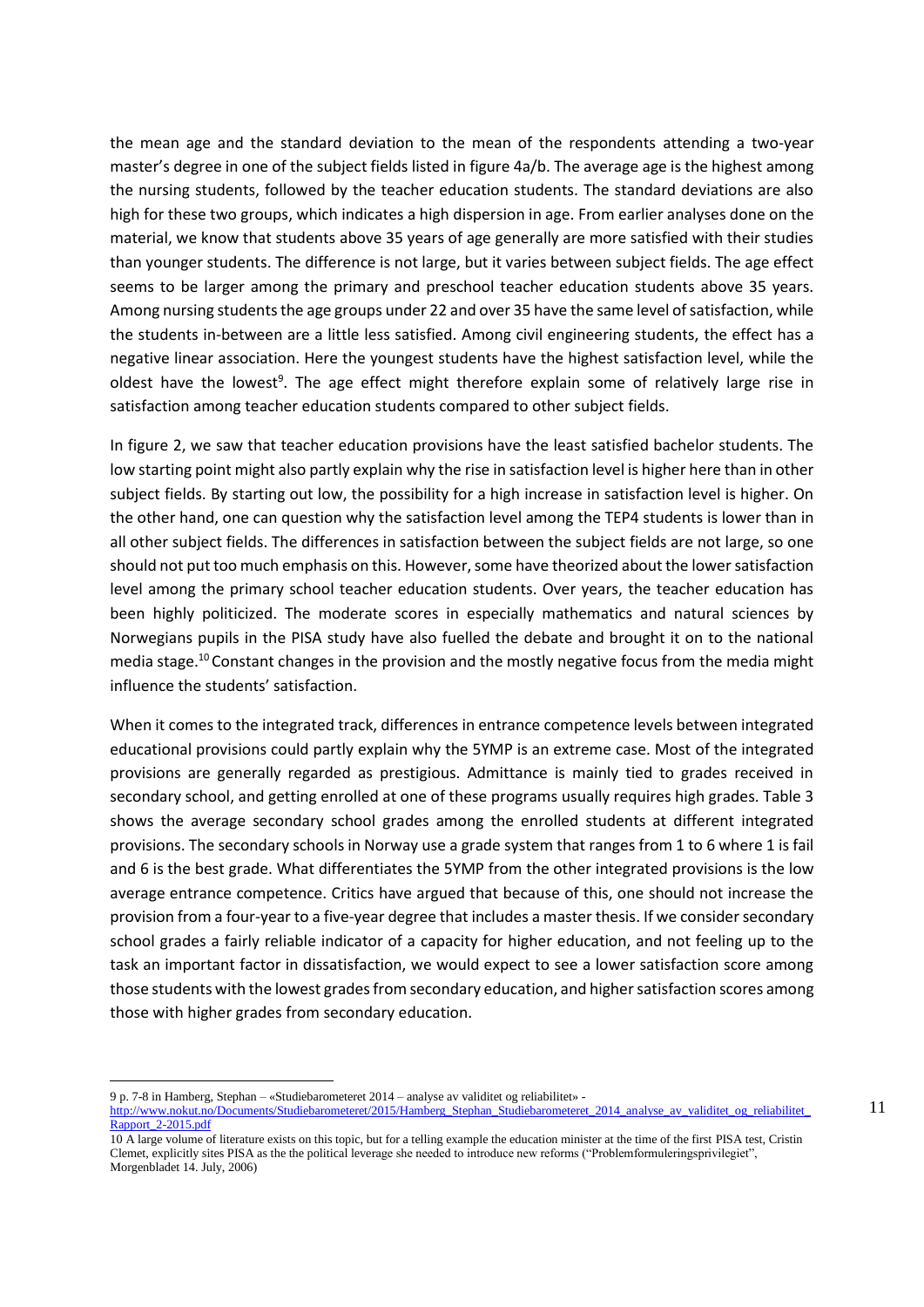|                                      | Grade (mean) | <b>Enrollment</b> |
|--------------------------------------|--------------|-------------------|
| <b>Civil Engineering</b>             | 5.03         | 1940              |
| Dentistry                            | 5.16         | 193               |
| Law                                  | 5.05         | 1214              |
| Medicine                             | 5.51         | 690               |
| Pharmacy                             | 4.85         | 105               |
| Psychology                           | 5.48         | 209               |
| Teacher Education - Primary School   | 4.21         | 137               |
| Teacher Education - Secondary School | 4.52         | 675               |
| All integrated provisions            | 4.95         | 6348              |

*Table 3: Average grade (secondary school) in subject fields with five or six year integrated master's degree provision.*

As seen I figure 5, students with lower grades have a higher satisfaction than those with higher grades in the second year, while the picture is reversed in the  $5<sup>th</sup>$  year. Although both have drops in average satisfaction, those with the best grades have a significantly smaller drop. Although the data does not supply any answers as to why this is, a plausible explanation could be that the increased demands of education has less of a negative effect on the students with a higher (average) capacity for studies. In other words: increasing the expected level of learning could make the students with the weakest entrance competency score even lower in overall satisfaction.



*Figure 5: Secondary school grades and satisfaction among 5YMP students, development from 2nd to 5th year.*

The potential negative effect on the "weaker" students relates to the overall question of "prestige" of the teacher education programs. Some, including the government, have pointed out that a five-year master's degree could increase this prestige.<sup>11</sup> The Finnish teacher education, a five-year master's

<sup>11</sup> For instance: the prime minister, Erna Solberg, stated that increasing both the length of teacher education and further education for teachers would "(…) help make teaching an attractive career in the future" [\(http://www.tv2.no/a/4131997\)](http://www.tv2.no/a/4131997)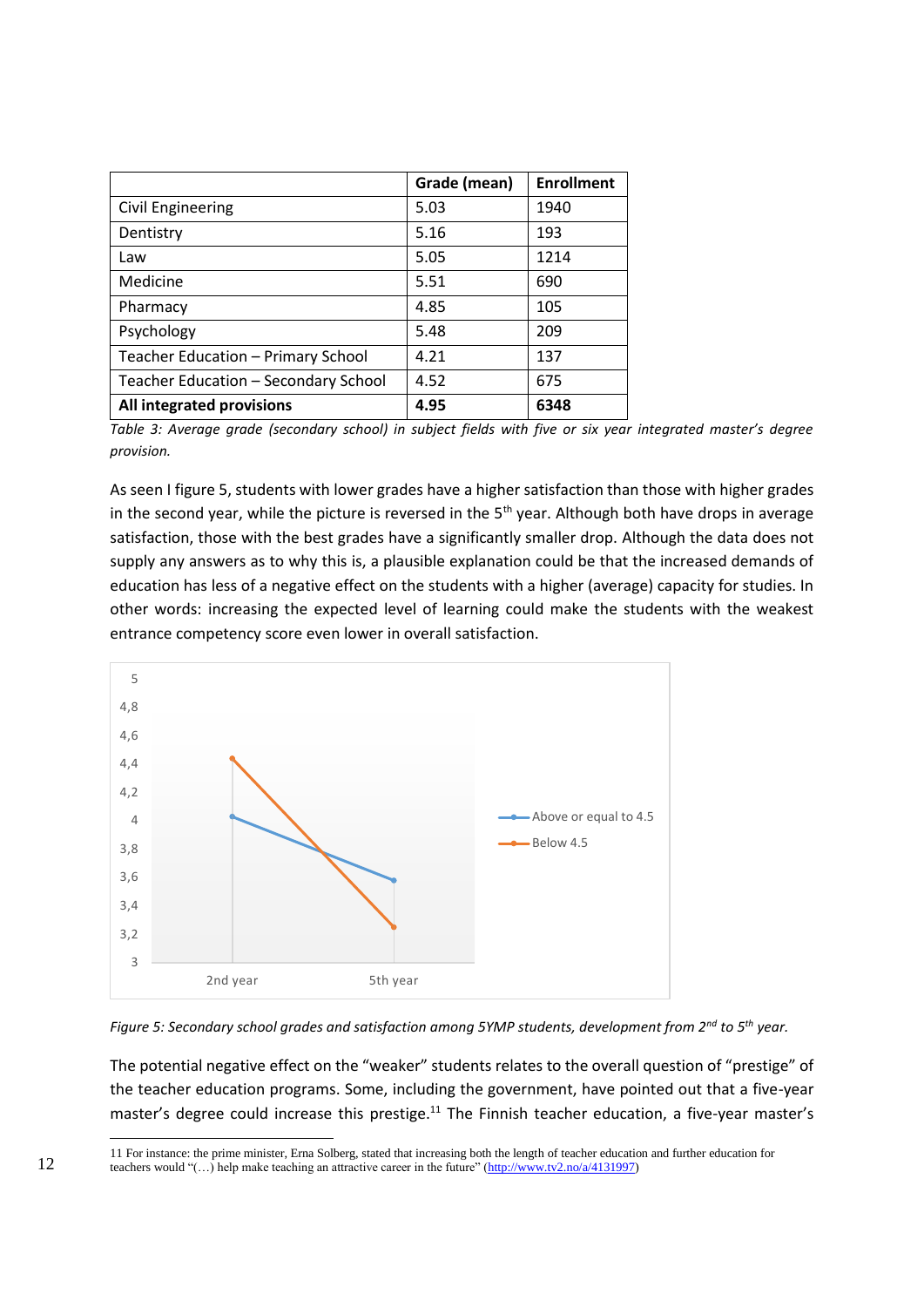degree provision, is often pointed to as evidence of this connection. The Finnish teachers are often considered an important factor to the success of the Finnish education system and the Finnish primary school teacher education is among the most popular and prestigious professions in Finland. Only about 1 of every 10 applicants are accepted and teaching is one of the most popular professions among secondary school graduates, sometimes even ahead of medical doctors, architects and lawyers $^{12}$ . In his book *Finnish Lessons 2.0*, Pasi Sahlberg argues that the Finnish teacher education attracts many talented secondary school graduates because "it constitutes a master's degree program and is therefore challenging enough for them". However, he also argues that "it is not enough to improve the teacher education or to have "the best and the brightest" teaching in school". The Finnish teachers are also given a high degree of personal autonomy and spend less time teaching than peers in many other countries do. Because of this, schools in Finland are considered professional learning communities where teachers are allowed to practice in the way they are educated to do.<sup>13</sup>

When we interviewed the students at the University of Tromsø, we asked them if they expected more autonomy in their teaching practice than the TEP4 students. The students mostly agreed that they should get more autonomy, especially within the topic of their master thesis. If not, "having a master's degree loses its meaning" as a student put it. However, they also emphasized the importance and expectance of learning from the more experienced teachers as well.

In our questionnaire to the 2YMP students, 27 out of 57 respondents agreed or partly agreed with the following statement: "With a five-year master's degree in primary school teacher education, I expect that teachers will be given more autonomy over their teaching practice than now". 17 disagreed or partly disagreed, while 13 were indifferent. Among the respondents who said they expected to work as teachers in the future, 21 out of 41 agreed or partly agreed with the following statement: "I expect more autonomy over my teaching practice than the newly educated teachers without a master's degree" (if the respondent reported that her or she did not work as a teacher between the bachelor and master level), or "than I myself had before I started on my master's degree" (if the respondent reported that he or she had worked as a teacher before undertaking a master's degree). 14 disagreed or partly disagreed, while 6 were indifferent. However, 35 of the 41 respondents said they expected to be able to use the knowledge they had acquired through their master's degree education. Although the results on the expectance of more autonomy are ambiguous, it seems important that the schools let the teachers with master's degrees use the knowledge they acquired through their studies in their practice. This is especially important in the field of research of their master's thesis.

We also asked the same groups of students if they expect a future rise in the primary school teacher profession's prestige when a master's degree becomes obligatory for all new primary school teachers. Among the respondents to our questionnaire, 36 of 59 agreed or partly agreed with this statement while 12 disagreed or partly disagreed. The students at the University of Tromsø also mostly agreed with this, but also stressed that additional measures are needed. One student stated that finishing a master's degree in itself is not considered especially remarkable in today's society, and that a change in attitude among politicians and other parts of society is needed as well. Another student said it also

<sup>12</sup> Sahlberg, Pasi (2015): *Finnish Lessons 2.0*. *What can the World Learn from Educational Change in Finland.* Second edition. Teacher College Press: New York, NY: p. 101-103.

<sup>13</sup> Sahlberg, Pasi (2015): *Finnish Lessons 2.0: p. 98 and p.105-106.*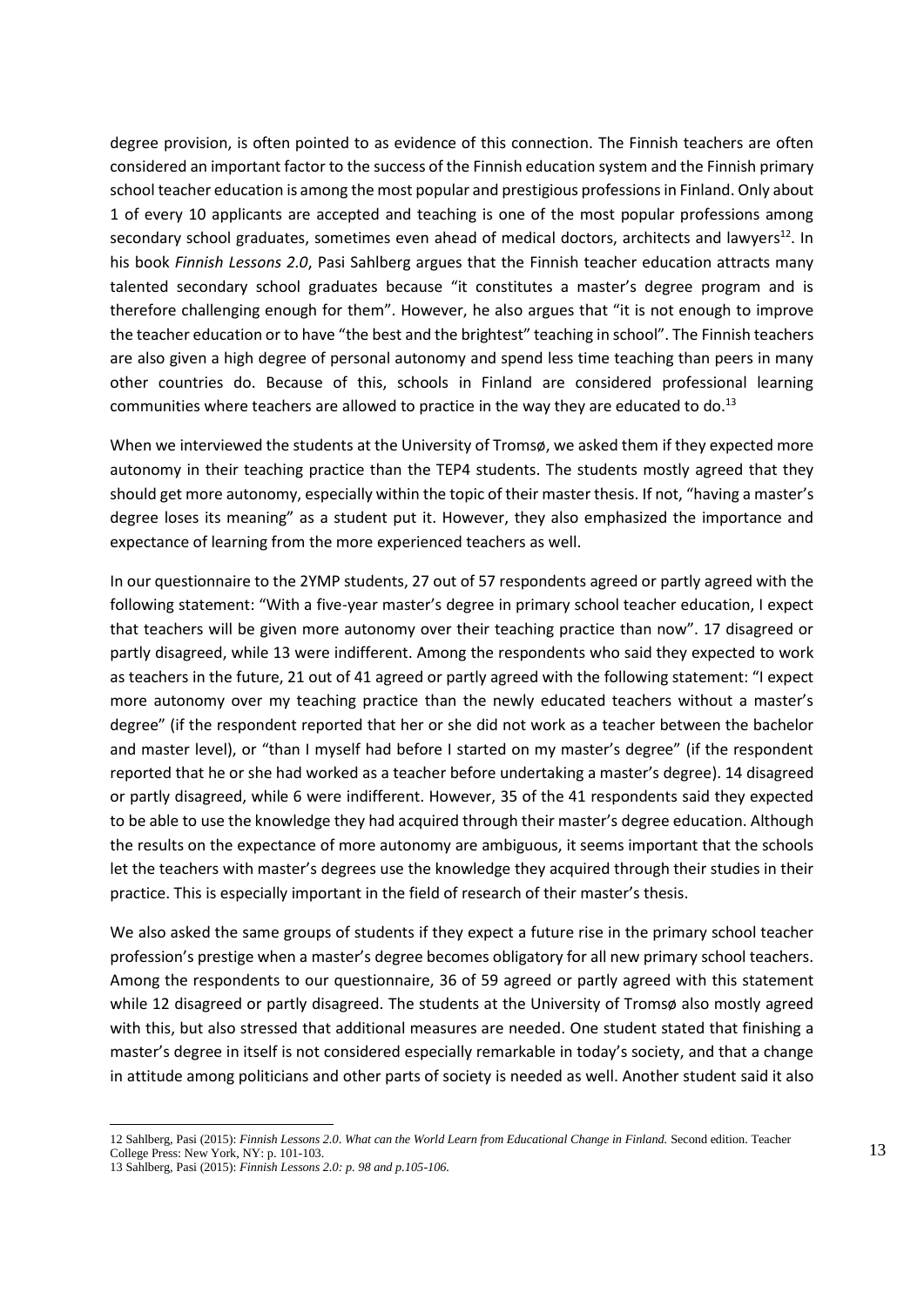depends on the quality of the education. If the education becomes too easy because of a low entrance quality, the prestige will probably not increase much. Thus, from the students' point of view it does not seem like changing the teacher education to a master's degree in itself will increase the prestige of the profession, but that it is an important step on the way to a more prestigious profession.

# **Conclusion**

When comparing satisfaction levels among students at the two tracks to primary school teacher education, a quick glance at the numbers might make one question the implementation of a five-year integrated provision. However, in this paper we have shown that this might be a hasty conclusion.

While it is true that second year students on integrated programs have a higher average satisfaction than their fifth year peers, and the reverse is true for the same cohorts on bachelor and master programs, a closer look at the results help explain at least some of the difference.

First, there are some methodological reasons that can help explain the differences. One being the fact that the students in integrated programs rate all their previous four and a half years, while the master students only rate the one and a half years they have attended the master's program. Considering the fact that experienced learners have different expectations than inexperienced learners, they might look back on the program and conclude that it should have been more attuned to their current needs.

Second, we argue that some of the differences can be attributed to the organizing in different study tracks. The fact that students on two-year master programs make a conscious choice in continuing their studies adds a selection bias in the comparison. First, by the selection process at the end of the bachelor screening out those that are less than satisfied – they would presumably be less inclined to continue studying. Second, it has the reverse effect on those in five-year integrated programs – even those that are dissatisfied (or at least less satisfied) would probably be disinclined to end their studies without a degree, especially with only a year left of a full master's degree.

Third, both data and interviews find indications that our assumptions about track specific reasons for the differences in satisfaction were right. However, it does not explain in full the differences between teacher education and other professional education programs. Both of the above explanations should apply to them as well. We find that there are some conditions that apply to teacher education specifically, that help explain the "outlier" results of the teacher education satisfaction scores.

One obvious reason why the TEP4 and 2YMP programs have a larger rise in average satisfaction from the second to fifth year compared to 5YMP is that the TEP4 programs are rated fairly low in the second year. Furthermore, comparatively fewer students in teacher education (than in most other subject fields) chooses to continue with a master's program, so presumably only the most motivated continue. We also find that the age cohort of the teacher students might differentiate them from some of the other professional subject fields. One last point in differentiating teacher education is its highly politicized role in public debate – often in negative terms. That might give teacher education students a negative impression of their studies, and might help explain the higher average scores of the five year programs – they have for some time been touted as the "solution" to the difficulties in teacher education.